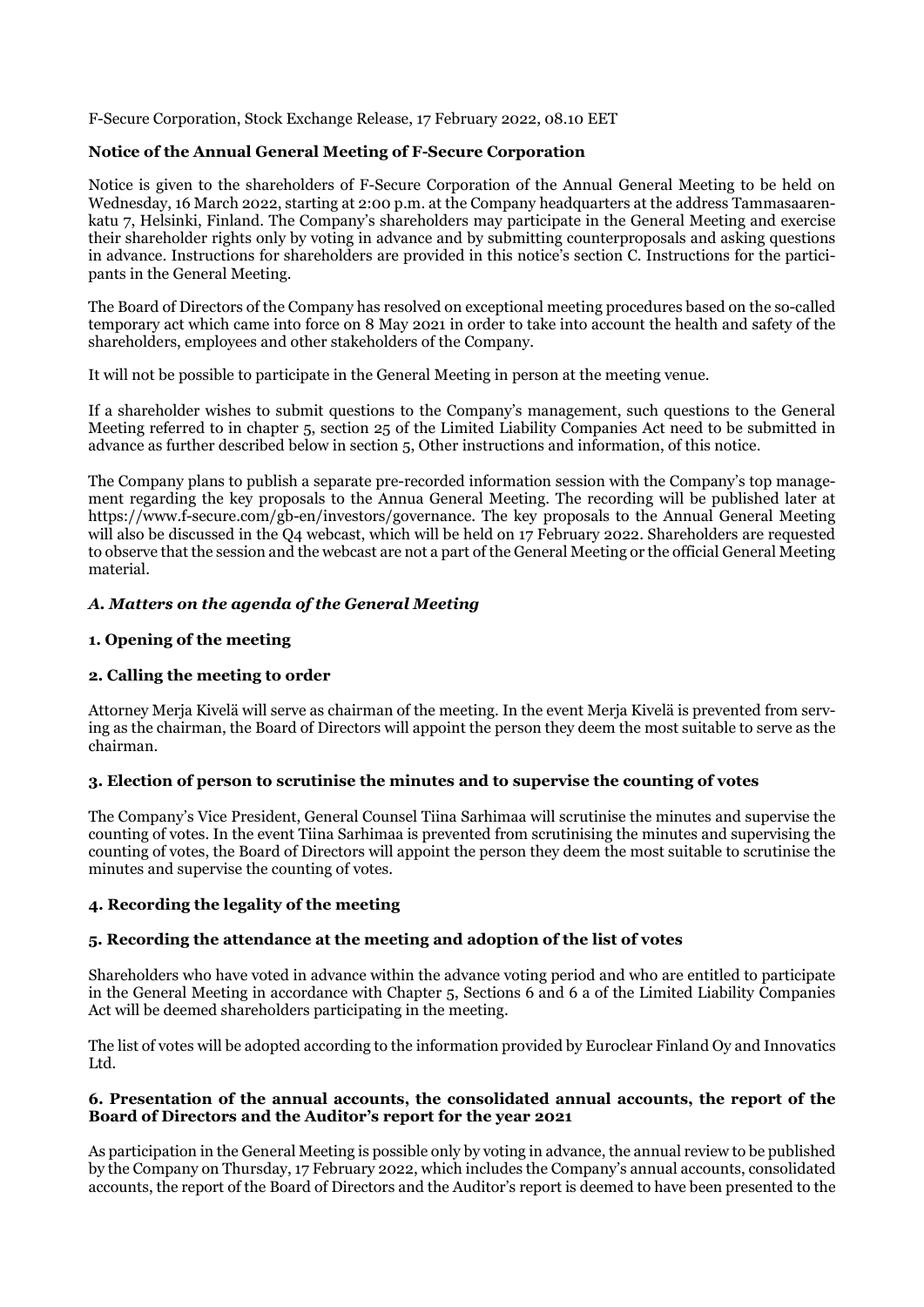General Meeting. The annual review shall be available on the Company's website no later than on the abovementioned date.

# **7. Adoption of the annual accounts and the consolidated annual accounts**

# **8. Resolution on the use of the profit shown on the balance sheet and the payment of dividend**

The Company's dividend policy is to pay approximately half of its profits as dividends. On 31 December 2021, F-Secure Corporation's distributable funds totalled EUR 81.4 million of which net profit for the financial year that ended on 31 December 2021 was EUR 15.7 million. No material changes have taken place in the Company's financial position after the date of the balance sheet.

F-Secure Corporation's Board of Directors proposes that no dividend will be paid for the financial year 2021 due to the contemplated separation of the Company's consumer security business that has been communicated by the Company by a separate stock-exchange release at the date of this notice.

As the Board of Directors has proposed that no dividend will be paid, the Company's shareholders have the right to demand a dividend equalling the minority dividend provided for in chapter 13, section 7 of the Limited Liability Companies Act. The amount of the minority dividend would be EUR 7,857,143.94 (based on the situation on the date of this notice, EUR 0.04961 per share), i.e. 7.84% of the equity of the Company and 50% of the Company's result of the year. A dividend equalling the minority dividend would become distributable if shareholders with at least one-tenth of all the shares in the Company so demand. A demand for minority dividend would be deemed to have been made if a shareholder votes for the minority dividend in the advance voting, and no separate demand or counterproposal is required to be made.

#### **9. Resolution on the discharge of the members of the Board of Directors and the CEO from liability**

# **10. Handling of the remuneration report for governing bodies**

As participation in the General Meeting is possible only by voting in advance, the remuneration report published by a stock exchange release of the Company on Thursday, 17 February 2022, is deemed to have been presented to the General Meeting. The remuneration report shall be available on the Company's website no later than the above-mentioned date.

# **11. Resolution on the remuneration of the members of the Board of Directors**

The Personnel Committee of the Board of Directors proposes that the annual remuneration of the Board of Directors shall remain unchanged and be paid as follows: EUR 80,000 for the Chairman of the Board of Directors, EUR 48,000 for the Committee Chairmen, EUR 38,000 for the members of the Board of Directors, and EUR 12,667 for the member of the Board of Directors employed by the Company. Further, the Committee proposes that approximately 40% of the remuneration be paid as shares in the Company repurchased from the market and that the Company pay any transfer tax levied on the repurchase of shares. The Company will repurchase the shares or transfer shares held by the Company as treasury shares in the name and on behalf of the members of the Board of Directors. The travel expenses and other costs of the members of the Board of Directors directly related to board work are paid in accordance with the Company's compensation policy in force from time to time. Each member of the Board of Directors is paid a predetermined travel fee in addition to travel expenses for meetings held outside their country of residence in accordance with the Company's travel policy in force from time to time. In addition, the Chairman of the Board of Directors is offered assistant and administrative services.

# **12. Resolution on the number of members of the Board of Directors**

The Personnel Committee of the Board of Directors proposes that the number of members of the Board of Directors be seven (7).

# **13. Election of members of the Board of Directors**

The Personnel Committee of the Board of Directors proposes that Risto Siilasmaa, Keith Bannister, Pertti Ervi, Päivi Rekonen and Tuomas Syrjänen are to be re-elected as ordinary members of the Board of Directors and Kirsi Sormunen and Tony Smith, who belongs to the personnel of F-Secure Corporation, are to be elected as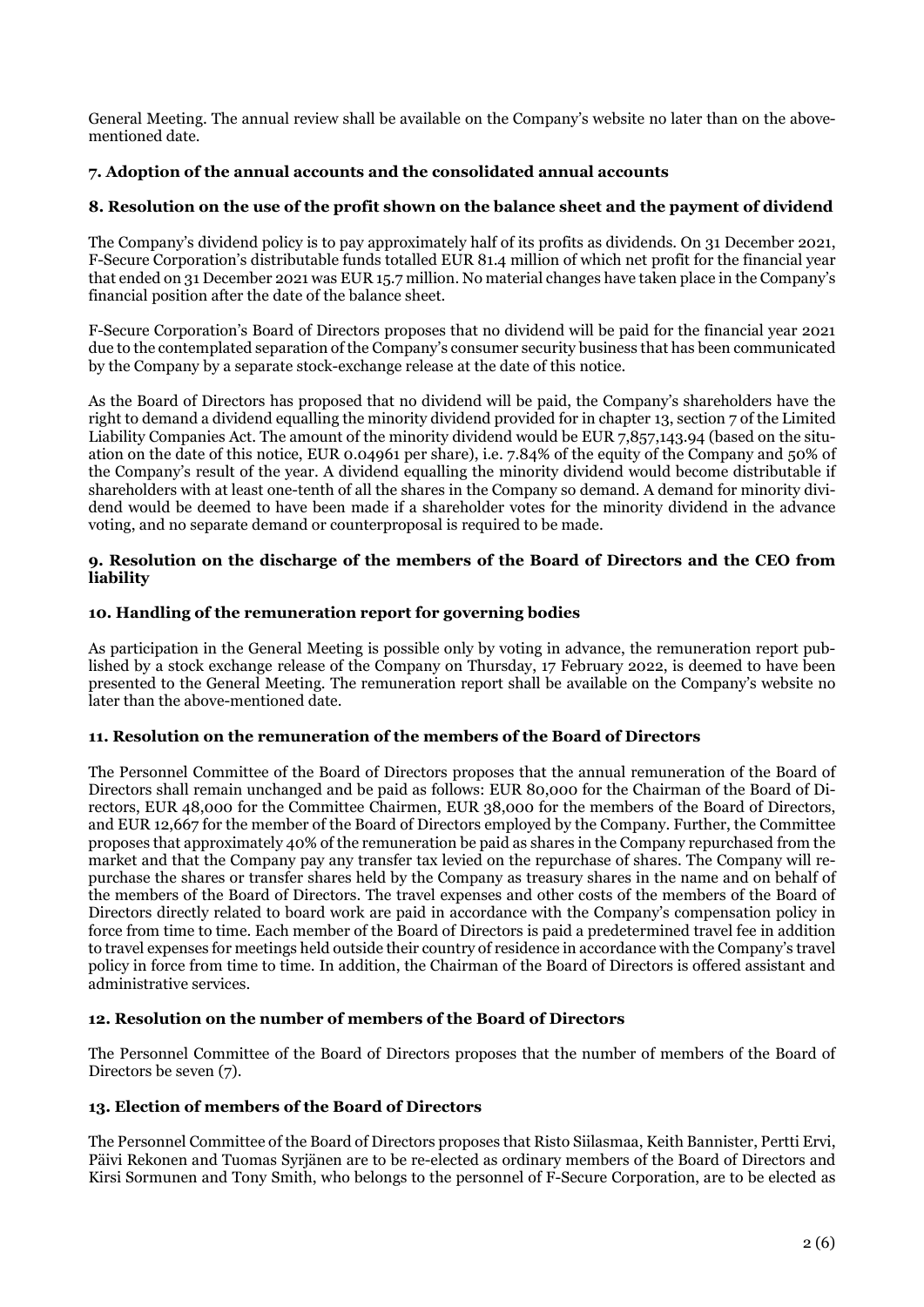new members of the Board of Directors. Åsa Riisberg, a current member of the Board of Directors, has notified that she is not available for re-election.

# **14. Resolution on the remuneration of the Auditor**

The Board of Directors proposes upon recommendation of the Audit Committee that the remuneration to the Auditor be paid in accordance with the approved invoice.

# **15. Election of the Auditor**

The Board of Directors proposes upon recommendation of the Audit Committee that audit firm PricewaterhouseCoopers Oy be re-elected as Auditor of the Company. PricewaterhouseCoopers Oy has stated that Mr Janne Rajalahti, APA, will act as the Responsible Auditor.

#### **16. Authorising the Board of Directors to decide on the repurchase of the Company's own shares**

The Board of Directors proposes that the General Meeting authorise the Board of Directors to decide upon the repurchase of a maximum of 10,000,000 of the Company's own shares in total in one or several tranches and with the Company's unrestricted equity. The authorisation entitles the Board of Directors to decide on the repurchase also in deviation from the proportional holdings of the shareholders (directed repurchase). The authorisation comprises the repurchase of shares either in the public trading or otherwise in the market on the trading price determined for the shares in public trading on the date of purchase, or with a purchase offer to the shareholders in which case the repurchase price must be the same for all shareholders. The Company's own shares shall be repurchased to be used for carrying out acquisitions or implementing other arrangements related to the Company's business, for optimizing the Company's capital structure, as part of the implementation of the Company's incentive scheme or otherwise to be transferred further or cancelled. The authorisation includes the right of the Board of Directors to decide on all other terms related to the repurchase of the Company's own shares. The authorisation is proposed to be valid until the conclusion of the next Annual General Meeting, in any case until no later than 30 June 2023, and it would terminate the authorisation given to the Board of Directors by the Annual General Meeting of year 2021 concerning the repurchase of the Company's own shares.

#### **17. Authorising the Board of Directors to decide on the issuance of shares as well as the issuance of options and other special rights entitling to shares**

The Board of Directors proposes that the General Meeting authorise the Board of Directors to decide on the issuance of a maximum of 31,759,748 shares in total through a share issue as well as by issuing options and other special rights entitling to shares pursuant to Chapter 10, Section 1 of the Limited Liability Companies Act in one or several tranches. The proposed maximum number of the shares corresponds to 20 % of the Company's registered number of shares. The authorisation concerns both the issuance of new shares and the transfer of treasury shares held by the Company. The authorisation entitles the Board of Directors to decide on all terms related to the share issue as well as the issuance of options and other special rights entitling to shares. The issuance of shares may be carried out in deviation from the shareholders' pre-emptive subscription right (directed issue). The authorisation may be used for a potential share issue that may be arranged by the Company to finance the implementation of the Company's growth strategy relating to its corporate security business remaining with the Company after the completion of the contemplated demerger, as communicated by the Company by a separate stock-exchange release at the date of this notice, as well as for potential acquisitions or other arrangements, share-based incentive schemes or otherwise for purposes decided by the Board of Directors. The authorisation is proposed to be valid until the conclusion of the next Annual General Meeting, in any case until no later than 30 June 2023, and it would terminate the authorisation given to the Board of Directors by the Annual General Meeting of year 2021 concerning the issuance of shares as well as the issuance of options and other special rights entitling to shares.

#### **18. Amendment of the Articles of Association**

The Board of Directors proposes that the section 1 of the Articles of Association of the Company shall be amended to read as follows:

"1 The business name and domicile of the Company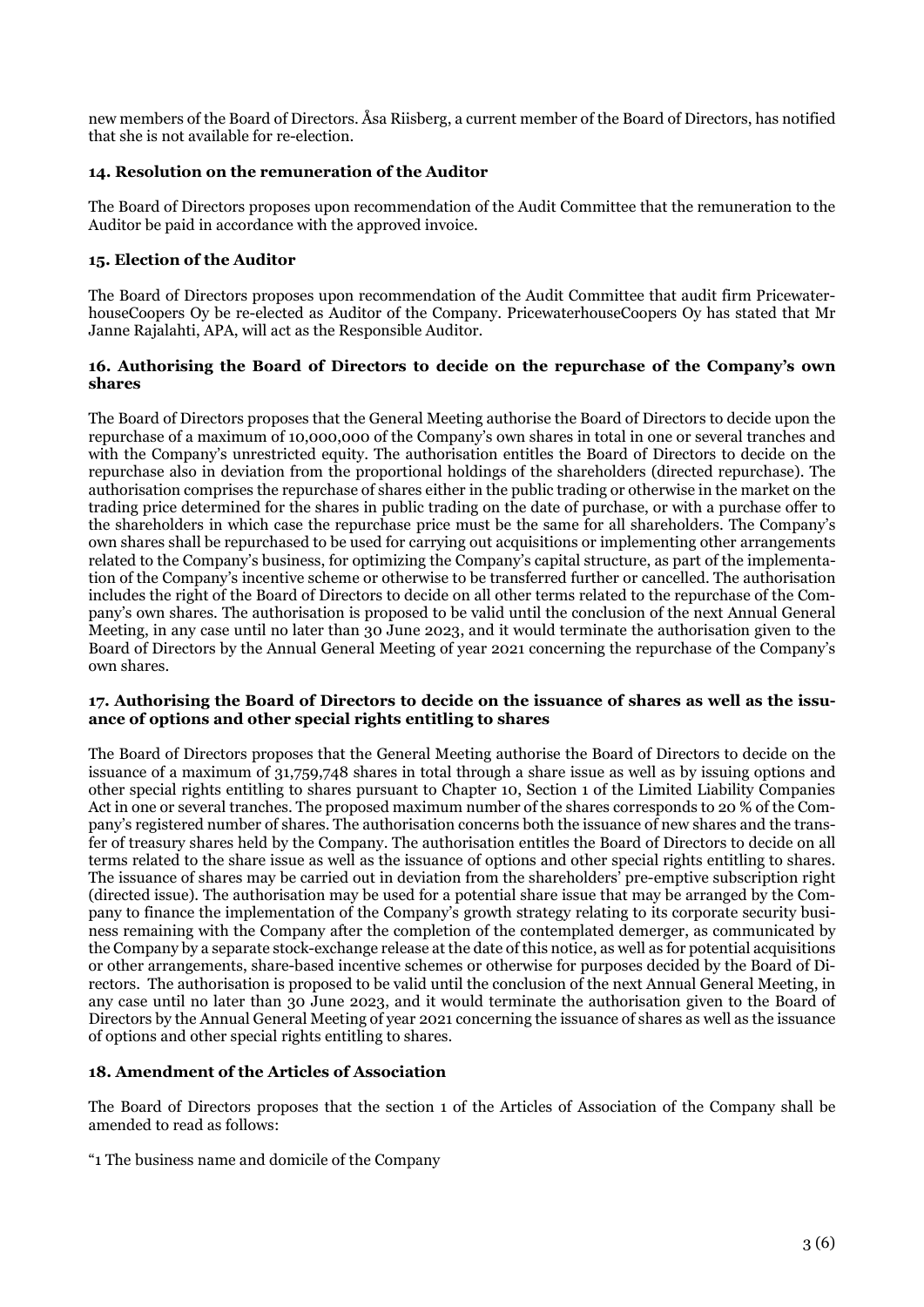The business name of the Company is WithSecure Oyj and in English WithSecure Corporation and the domicile is Helsinki."

# **19. Closing of the meeting**

# *B. Documents of the General Meeting*

This notice that includes all the proposals for the decisions on the matters on the agenda of the General Meeting is available on F-Secure Corporation's website at https://www.f-secure.com/gb-en/investors/governance. F-Secure Corporation's annual review including the Company's annual accounts, consolidated annual accounts, the report of the Board of Directors and the Auditor's report as well as the remuneration report are available on said website on Thursday, 17 February 2022. A copy of the annual review will be sent to shareholders upon request. The minutes of the General Meeting will be available on the above-mentioned website at the latest on Wednesday, 30 March 2022.

# *C. Instructions for the participants in the General Meeting*

In order to prevent the spread of the COVID-19 pandemic, the General Meeting will be organised so that the shareholder or the shareholder's proxy representative is not allowed to participate in the General Meeting at the meeting venue. The Company's shareholder can participate in the General Meeting and exercise the shareholder rights only in advance in accordance with the instructions set out below.

#### **1. Shareholder registered in the shareholders' register**

Each shareholder who is registered on Friday, 4 March 2022, the record date of the General Meeting, in the shareholders' register of the Company held by Euroclear Finland Oy, has the right to participate in the General Meeting. A shareholder, whose shares are registered on the shareholder's personal Finnish book-entry account, is registered in the shareholders' register of the Company. The shareholder can participate in the General Meeting only by voting in advance and by submitting counterproposals and asking questions in advance as described below.

# **2. Notification of participation and voting in advance**

Notification of participation may be submitted as of, and advance voting will begin at 4:00 p.m. on Wednesday, 23 February 2022 following the end of the deadline for submitting counterproposals to be put up for a vote. A shareholder who wishes to participate in the General Meeting by voting in advance must register for the General Meeting and vote in advance no later than by Wednesday, 9 March 2022 at 4:00 p.m., by which time the notice of participation and advance votes must be received.

The requested information, such as the shareholder's name, date of birth personal identification number and contact details, must be provided in connection with the registration. The personal data given to F-Secure Corporation or Innovatics Ltd by shareholders will be used only in connection with the General Meeting and with the processing of related registrations.

A shareholder whose shares are registered on the shareholder's Finnish book-entry account can submit the notice of participation and vote in advance on certain matters on the agenda of the General Meeting between 4:00 p.m. on Wednesday, 23 February 2022 and 4:00 p.m. on Wednesday, 9 March 2022 in the following ways:

a) Online through the Company's website https://www.f-secure.com/gb-en/investors/governance

The strong identification for the electronic registration and voting in advance requires the use of Finnish or Swedish online banking credentials or mobile certificate.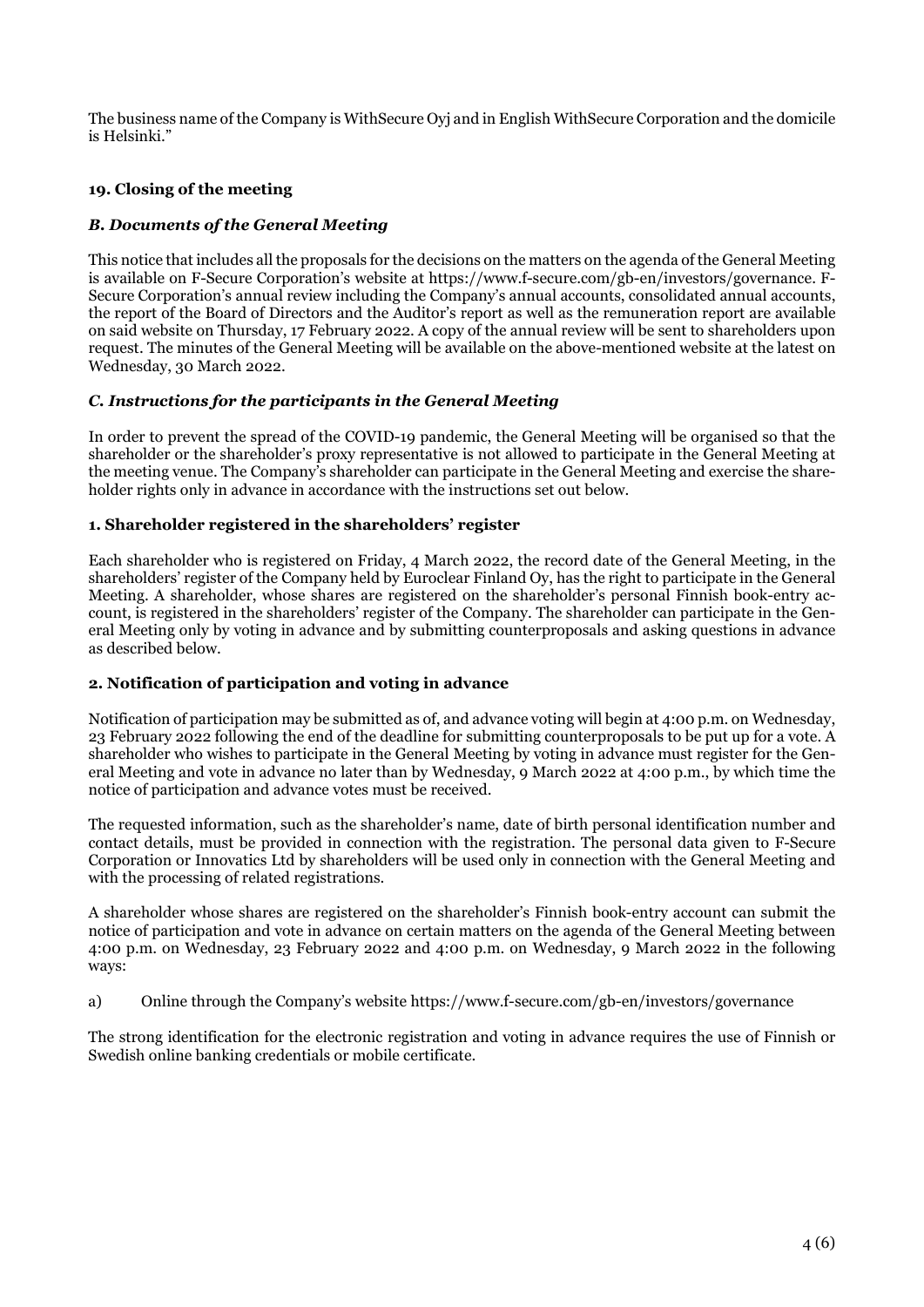#### b) By mail or email

A shareholder voting in advance by mail or email must send the advance voting form available on the Company's website https://www.f-secure.com/gb-en/investors/governance or corresponding information to Innovatics Ltd by mail to the address Innovatics Ltd, General Meeting/F-Secure Corporation, Ratamestarinkatu 13 A, 00520 Helsinki or by email to the address  $\text{agm}\omega$  innovatics. fi.

If the shareholder participates in the meeting by sending the votes in advance by mail or email to Innovatics Ltd so that they are received before the end of the time limit of the registration and advance voting period, this constitutes registration for the General Meeting, provided that the shareholder's notice of participation includes the information required for registration that is mentioned on the advance voting form.

The voting instructions will be available on the Company's website at the address https://www.f-secure.com/gb-en/investors/governance. Additional information is also available by telephone at +358 10 2818 909 during the time reserved for the notice of participation and advance voting between 9:00 a.m. and 12:00 noon and 1:00 and 4:00 p.m. on weekdays.

#### **3. Proxy representative and powers of attorney**

A shareholder may participate in the General Meeting and exercise the shareholder rights at the meeting by way of proxy representation. The proxy representative may only participate in the General Meeting by voting in advance in the manner instructed in this notice. The proxy representative must personally identify themselves in the electronic identification service and for advance voting using strong identification, after which the proxy representative can register and vote in advance on behalf of the shareholder the proxy representative represents. A proxy representative shall produce a dated proxy document or otherwise in a reliable manner demonstrate such representative's right to represent the shareholder at the General Meeting. A statutory representation right can be demonstrated by utilising the suomi.fi e-Authorisations service used in the electronic registration service.

When a shareholder participates in the General Meeting by means of several proxy representatives representing the shareholder with shares in different securities accounts, the shares by which each proxy representative represents the shareholder shall be identified in connection with the registration for the General Meeting.

Proxy and voting instruction templates are available on the Company's website at the address https://www.fsecure.com/gb-en/investors/governance at the latest on Wednesday, 23 February 2022 at 4:00 p.m. following the end of the deadline for submitting counterproposals to be put up for a vote. Proxy documents are to be delivered primarily as an attachment in connection with the electronic registration, by email to the address agm@innovatics.fi or by mail to the address Innovatics Ltd, General Meeting/F-Secure Corporation, Ratamestarinkatu 13 A, 00520 Helsinki before the end of the notification of participation period, by which time the proxy documents must be received. F-Secure Corporation may, if it so wishes, demand original proxy documents if regarded necessary by the Company.

Submitting a proxy to Innovatics Ltd before the end of the notification of participation period constitutes due registration for the General Meeting, provided that the required information for the participation listed in this notice is given.

A holder of nominee registered shares is advised to follow the instructions of such holder's custodian bank regarding proxies as described in section 4. Holder of nominee registered shares below. If a holder of nominee registered shares wishes to be represented by some other person than such holder's custodian, the representative must provide Innovatics Ltd a dated proxy demonstrating the right to represent the shareholder.

# **4. Holder of nominee registered shares**

A holder of nominee registered shares has the right to participate in the General Meeting by virtue of such shares, based on which the holder of nominee registered shares on the record date of the General Meeting, Friday, 4 March 2022, is entitled to be registered in the shareholders' register of the Company held by Euroclear Finland Oy. In addition, the right to participate requires that the holder of nominee registered shares be temporarily entered into the shareholders' register held by Euroclear Finland Oy based on these shares at the latest by Friday, 11 March 2022 at 10:00 a.m. As regards nominee registered shares, this constitutes due reg